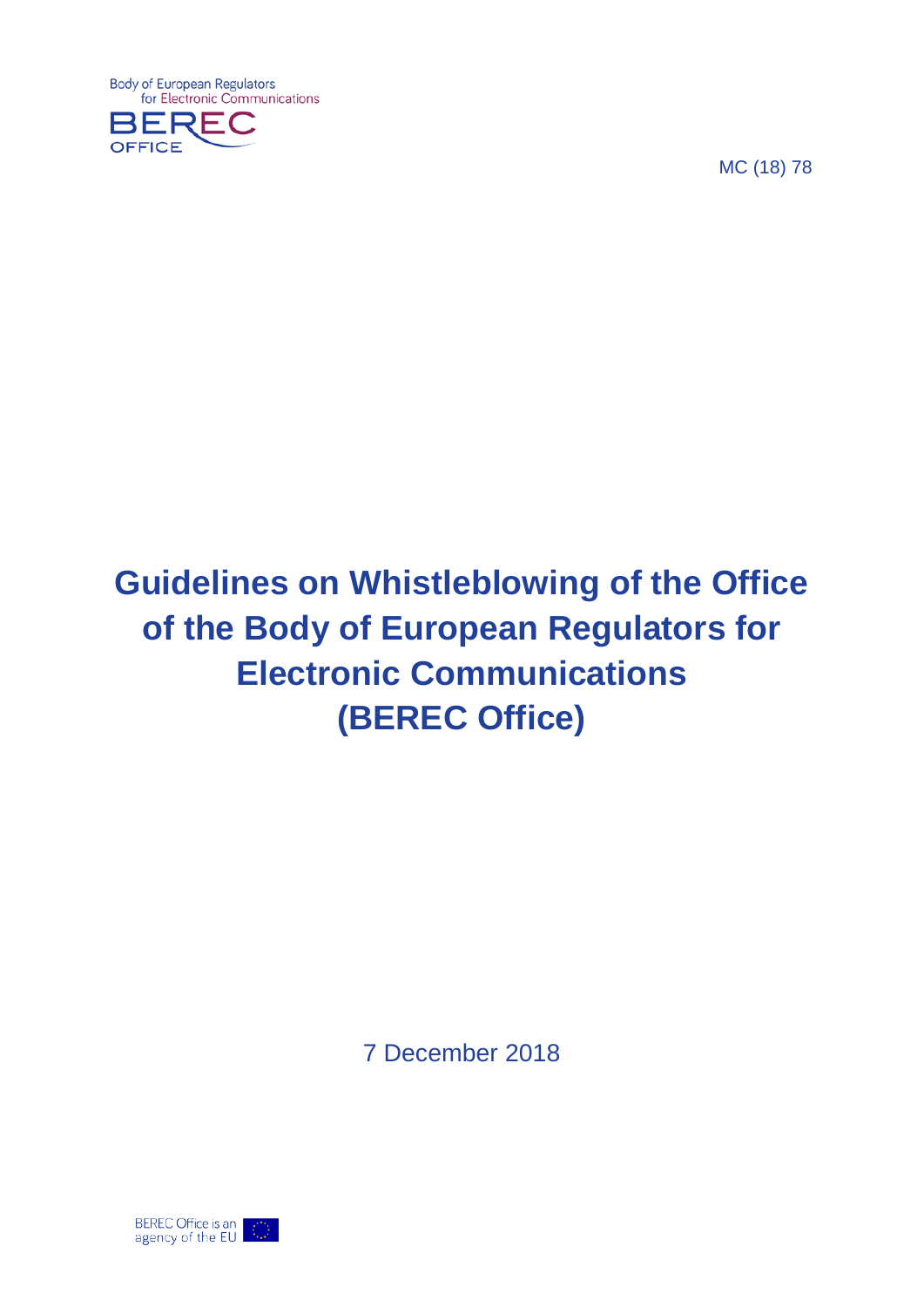# **BEREC Office Guidelines on Whistleblowing**

#### THE MANAGEMENT COMMITTEE

HAS DECIDED AS FOLLOWS:

#### **1. INTRODUCTION**

#### **1.1. General**

 $\overline{a}$ 

Having procedures for raising concerns about fraud, corruption or other serious wrongdoing is relevant for all responsible organisations and for the people who work there. While good internal control systems can reduce the probability of something going seriously wrong, this risk can never be reduced to zero. Where this risk materialises, the first people to realise or suspect the problem will often be those who work in or with the organisation. Yet unless the culture is one where employees believe that it is safe and accepted that such concerns are raised, the risk is that people will stay silent. This denies the organisation an important opportunity to detect and investigate the concern, to take any appropriate action and to protect its assets, integrity and reputation.

The most effective way to encourage staff to report concerns is to provide assurance of protection of their position. Clearly defined channels for internal reporting as well as safe and accepted routes through which staff may raise concerns outside the organisation as an option of last resort should be in place.

Viewed in this way, having whistleblowing procedures and whistleblower protection in place is simply a question of good management and a means of putting into practice the principle of accountability. They contribute to improving the diligence, integrity and responsibility of an organisation.

It is against this background that rules on whistleblowing were adopted and included in the Staff Regulations (Articles 22a and 22b)<sup>[1](#page-1-0)</sup> in 2004. They complement the general principle of loyalty to the European Union, the obligation to assist and tender advice to superiors (Article 21) as well as the rules on how to deal with orders which are considered to be irregular or likely to give rise to serious difficulties (Article 21a).

While these rules have already triggered a number of significant investigations by the European Anti-Fraud Office (OLAF), some staff may be reticent to make full use of the whistleblowing procedure, because of a fear of negative repercussions on their reputation or career. As part of the BEREC Office's duty to have regard for the interests of staff members ('*devoir de sollicitude*'), it is necessary to ensure that members of staff who report serious wrongdoings or concerns in good faith are afforded the utmost confidentiality and greatest degree of protection against any retaliation as a result of their whistleblowing.

As whistleblowing arrangements are widely recognised as an important tool to detect fraud, corruption and serious irregularities, it is important that staff fully understand the types of

<span id="page-1-0"></span><sup>1</sup> Articles 22a and 22b of the SR are applicable by analogy to temporary agents and contract agents, pursuant to Articles 11 and 81 of the CEOS.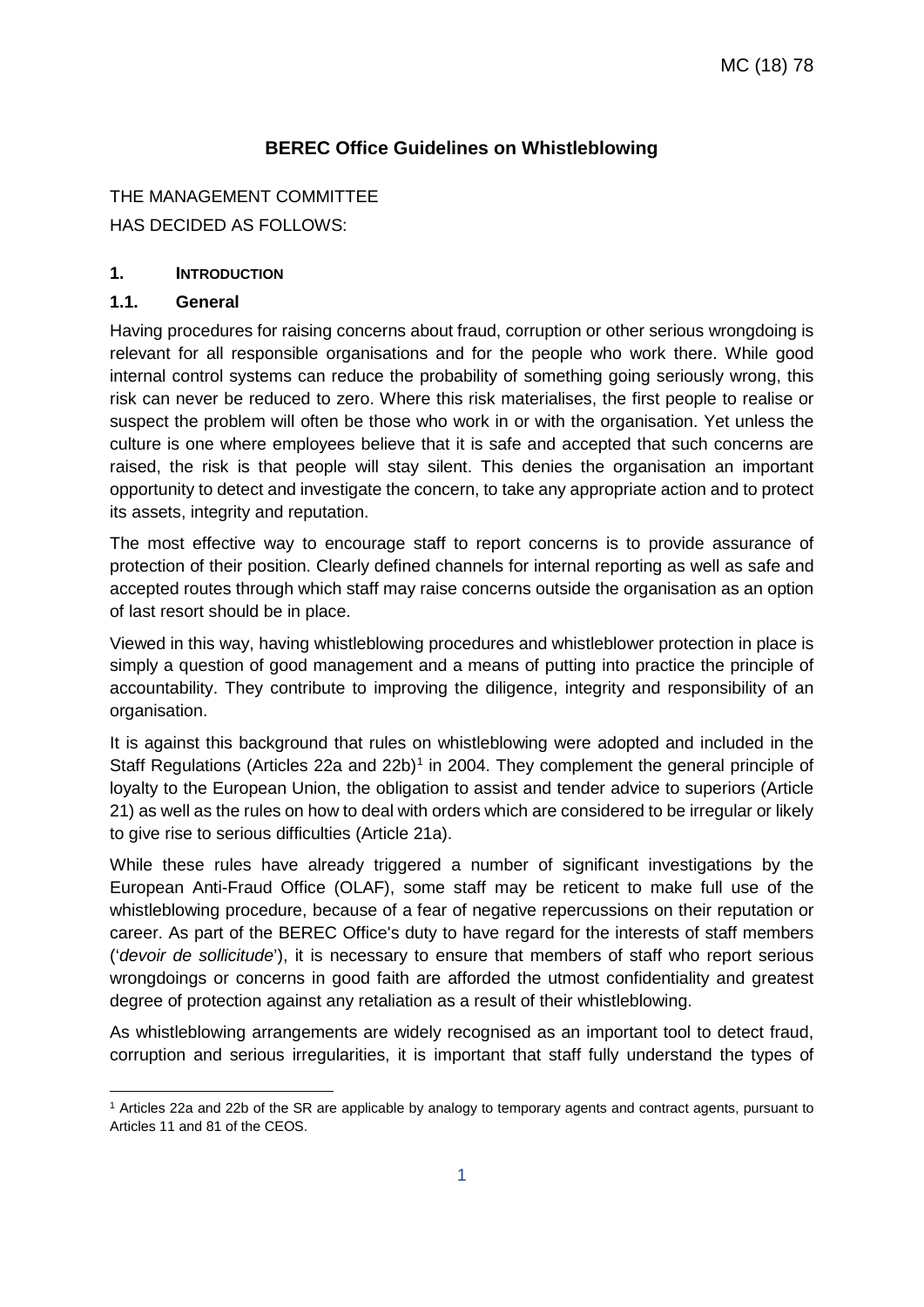situations where the obligation to 'blow the whistle' applies, and to whom they should address their concerns. Providing guidance on this issue is part of the BEREC Office's overall ethics policy, which aims *inter alia* at clarifying the rules regarding professional ethics in the BEREC Office[2.](#page-2-0)

Accordingly, the BEREC Office has issued the following guidelines, in agreement with OLAF.

## **1.2. Basic principles**

- Members of staff have a duty to report serious irregularities.
- For this purpose, members of staff must have a choice between a number of reporting channels for whistleblowing, as determined under point 2. 'Reporting procedures'. The principal channel is the normal chain of hierarchical command. If staff consider it to be safer to bypass the normal chain of hierarchical command, they must be able to do so. Under certain conditions, staff may address their concerns to another EU institution as an option of last resort.
- Members of staff who report serious irregularities in good faith must not under any circumstances be subject to retaliation for whistleblowing. They must be protected and their identity must remain confidential if they so desire.
- The BEREC Office and/or OLAF must verify the reported facts in the appropriate manner and, if they are confirmed, the BEREC Office will take all necessary steps to ensure the appropriate follow-up.
- The rights of defence of any person implicated by the reported incidents must be respected.
- Malicious or frivolous denunciations will not be tolerated.

# **1.3. Scope of the policy**

The BEREC Office's whistleblowing rules and guidelines apply to all members of staff, irrespective of their administrative position $3$ .

## **1.4. Definitions**

For the purpose of these guidelines, a whistleblower is a member of staff, acting in good faith, who reports facts discovered in the course of or in connection with his or her duties which point to the existence of serious irregularities. The reporting should be done in writing and without delay, as determined under point 2. 'Reporting procedures'. [4](#page-2-2)

Under the whistleblowing rules, staff are obliged to report serious irregularities. In the present context, serious irregularities are illegal activities, including fraud and corruption, and serious professional wrongdoings. As the whistleblowing arrangements are essentially a detection mechanism to bring cases to the attention of OLAF, the duty to report concerns only serious

<span id="page-2-0"></span> $\overline{a}$ 2See the Agency's Internal Administrative Instruction No 2 of 2013 on establishing ethical principles and the principles of ethical administrative behaviour.

<span id="page-2-1"></span><sup>3</sup>While the whistleblowing rules do not strictly speaking apply to seconded national experts, trainees,

interim staff and local agents, these categories of staff are also encouraged to make use of the arrangements set out in this documents and the Agency undertakes to protect these categories of staff against retaliation if they do so in good faith.

<span id="page-2-2"></span><sup>4</sup>Prior to reporting, a staff member may seek guidance and support as described in section 5. This does not have to be done in writing.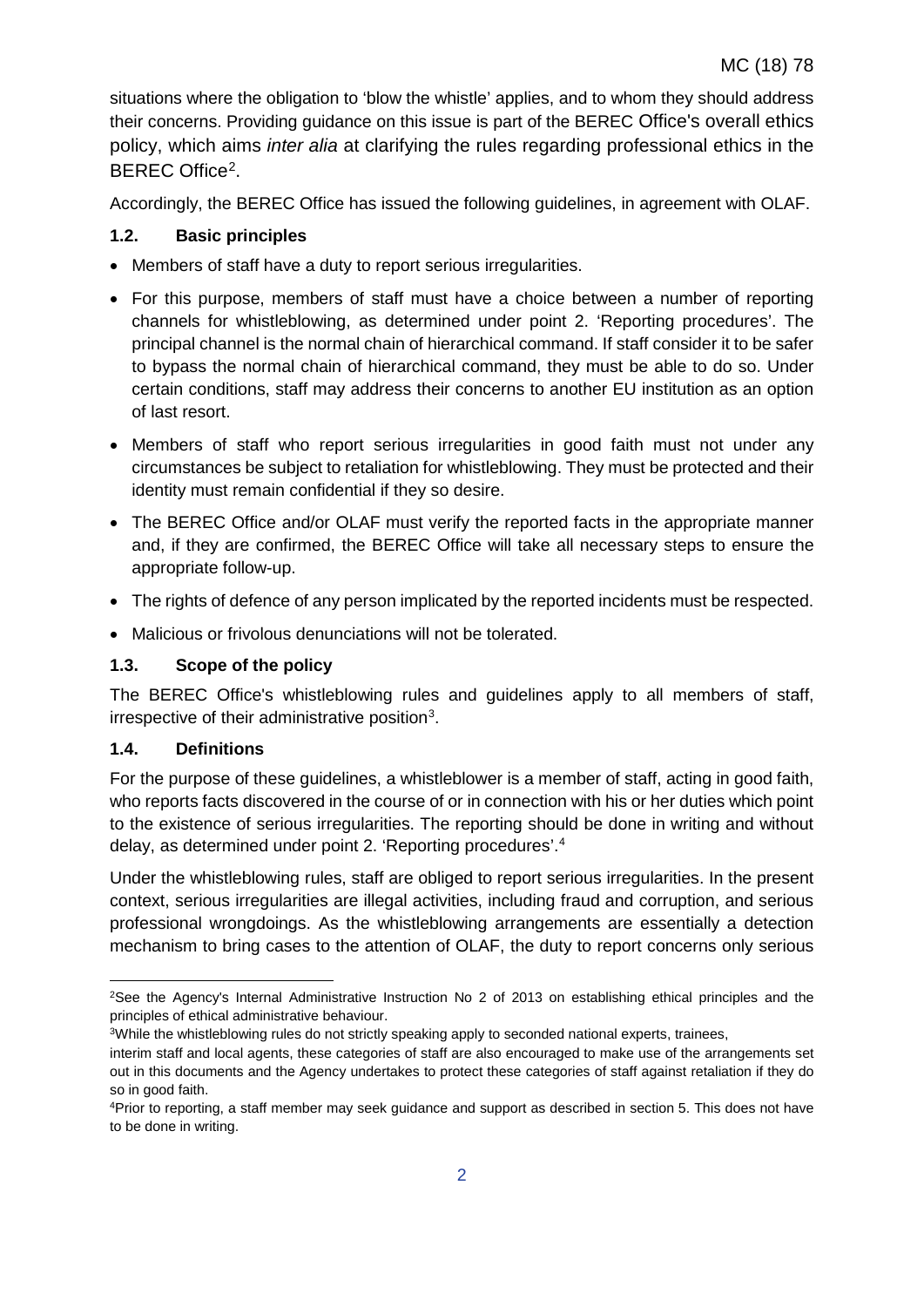professional wrongdoings, and particularly those that may be detrimental to the financial interests of the European Union.

Accordingly, not every disclosure of any type of information qualifies as whistleblowing in the sense of these rules. For example, the rules are not intended to apply to the reporting of the following types of information:

- Information already in the public domain (for example: newspaper articles, publicly available audits);
- Unsubstantiated rumours and hearsay;
- Matters of a trivial nature:
- Disagreements over legitimate policy;
- Information not linked to the performance of one's duties.<sup>[5](#page-3-0)</sup>

Neither do the rules apply to information for which specific procedures are available to staff:

- Personnel issues where staff have a personal interest in the outcome. In these cases, staff may wish to exercise their statutory rights, for example by lodging a request or complaint under Article 90 of the Staff Regulations, applicable by analogy to temporary agents and contract agents, pursuant to Articles 46 and 117 of the CEOS;
- Harassment claims and personal disagreements or conflicts with colleagues or hierarchy. In appropriate cases, staff may wish to address themselves to the Agency entity in charge of human resources, or to a confidential counsellor, or to lodge a request for assistance under Article 24 of the Staff Regulations, applicable by analogy to temporary agents and contract agents, pursuant to Articles 11 and 81 of the CEOS<sup>[6](#page-3-1)</sup>.

Nor do the rules apply to disclosures that cannot be considered as reasonable or honest, such as:

- Abusive disclosures (repeated disclosures of alleged facts aimed merely at paralysing a service);
- Malicious, frivolous or potentially defamatory disclosures (i.e. false or unverifiable accusations with the aim of harming another person's integrity or reputation).

'Good faith' can be taken to mean the belief in the veracity of the reported facts, i.e. the fact that the member of staff reasonably and honestly believes the transmitted information to be true. Good faith is presumed unless and until proven otherwise.

'Retaliation' is defined as any direct or indirect action or threat of action which is unjustly detrimental to the whistleblower and resulting from the whistleblowing, including, but not limited to, harassment, discrimination, negative appraisals and acts of vindictiveness.

<span id="page-3-0"></span> $\overline{a}$ 5This is not to say that the Agency does not react to this information, but that the rules on whistleblowing do not apply in this case.

<span id="page-3-1"></span>[Z:\Administration and finance\Personnel\Implementing rules\43\\_MC52\\_Harassment](file://vmfile01/shared/Administration%20and%20finance/Personnel/Implementing%20rules/43_MC52_Harassment/MC_(12)_52_Draft_MC_Decission_on_harrasment_2012.11.23.pdf)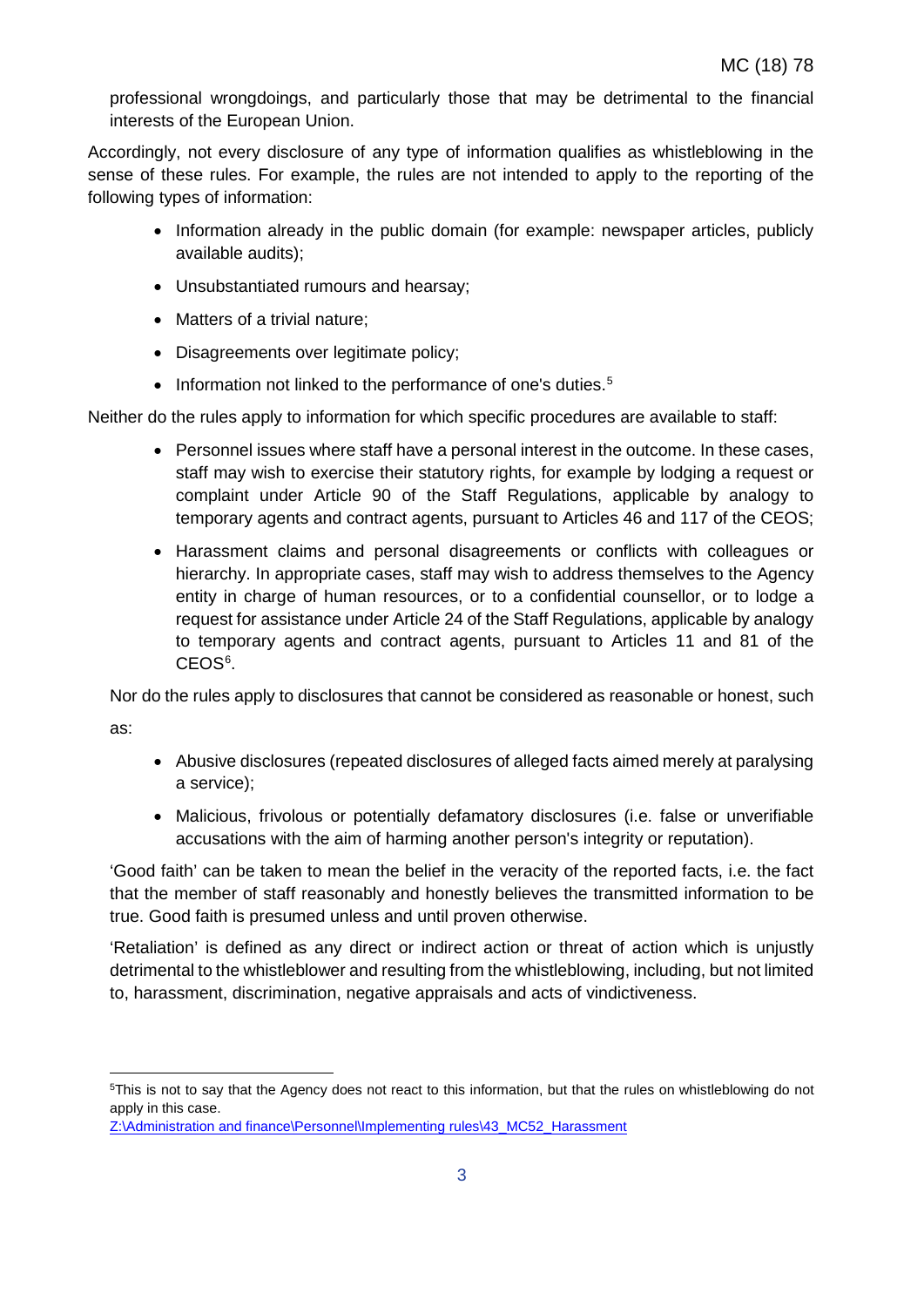'Confidentiality of identity' means that the identity of the whistleblower is known to the recipient of the information, but is kept confidential vis-à-vis the person(s) potentially implicated in the serious irregularity reported and used on a strict need-to-know basis.

'Anonymity' refers to the situation whereby the identity of the source of the information is not known to the recipient.

Staff members who make a report in bad faith, particularly if it is based knowingly on false or misleading information, shall not be protected and shall normally be subject to disciplinary measures. The burden of proof in this context is on the BEREC Office.

## **2. REPORTING PROCEDURES**

## *Internal whistleblowing – first option*

Staff members who, in the course of or in connection with their duties, discover that serious irregularities may have occurred or may be occurring, are obliged to report this discovery forthwith and in writing to either their immediate superior or to the Head of the Agency as referred to in the act(s) establishing the BEREC Office ('the Administrative Manager').

## *Internal whistleblowing – second option*

If there is a concern that this disclosure may lead to retaliation or that the intended recipient of the report is personally implicated in the serious irregularities, then the staff member may also bypass this direct means of internal reporting and address his or her report to the Chair of the Management Committee or directly to OLAF<sup>[7](#page-4-0)</sup>.

In any case, the recipient of the information is in turn obliged to transmit the information thus received without delay to OLAF. Therefore, while the staff member concerned has a choice of reporting channels, the information should ultimately reach OLAF in a short period of time.

## *External whistleblowing – option of last resort*

Upon receipt of the information reported internally, OLAF or the BEREC Office must give the whistleblower within 60 days of receipt of the information an indication of the period of time that it considers reasonable and necessary to take appropriate action.

If no action is taken within that period of time, or if the whistleblower can demonstrate that the period of time set is unreasonable in light of all the circumstances of the case, he or she may make use of the possibility of external whistleblowing as provided for in Article 22b of the Staff Regulations.

Under this Article, if neither the BEREC Office nor OLAF has taken appropriate action within a reasonable period, the staff member who reported the wrongdoing has the right to bring his or her concerns to the attention of the President of either the Commission, the Council, the Parliament or the Court of Auditors, or to the Ombudsman. In this case, the whistleblower protection continues to apply.

However, the duties of [discretion](http://www.cc.cec:8081/pers_admin/admin_guide/conduct/chapter5_en.html#5_3) and of [loyalty](http://www.cc.cec:8081/pers_admin/admin_guide/conduct/chapter3a_en.html#3_2) imply that this is an option of last resort, justifiable only if the staff member concerned honestly and reasonably believes that the information disclosed, and any allegation contained in it, are substantially true and if s/he has allowed the BEREC Office or OLAF a reasonable period of time to take the appropriate action.

<span id="page-4-0"></span> $\overline{a}$ <sup>7</sup> [https://ec.europa.eu/anti-fraud/olaf-and-you/report-fraud\\_en](https://ec.europa.eu/anti-fraud/olaf-and-you/report-fraud_en)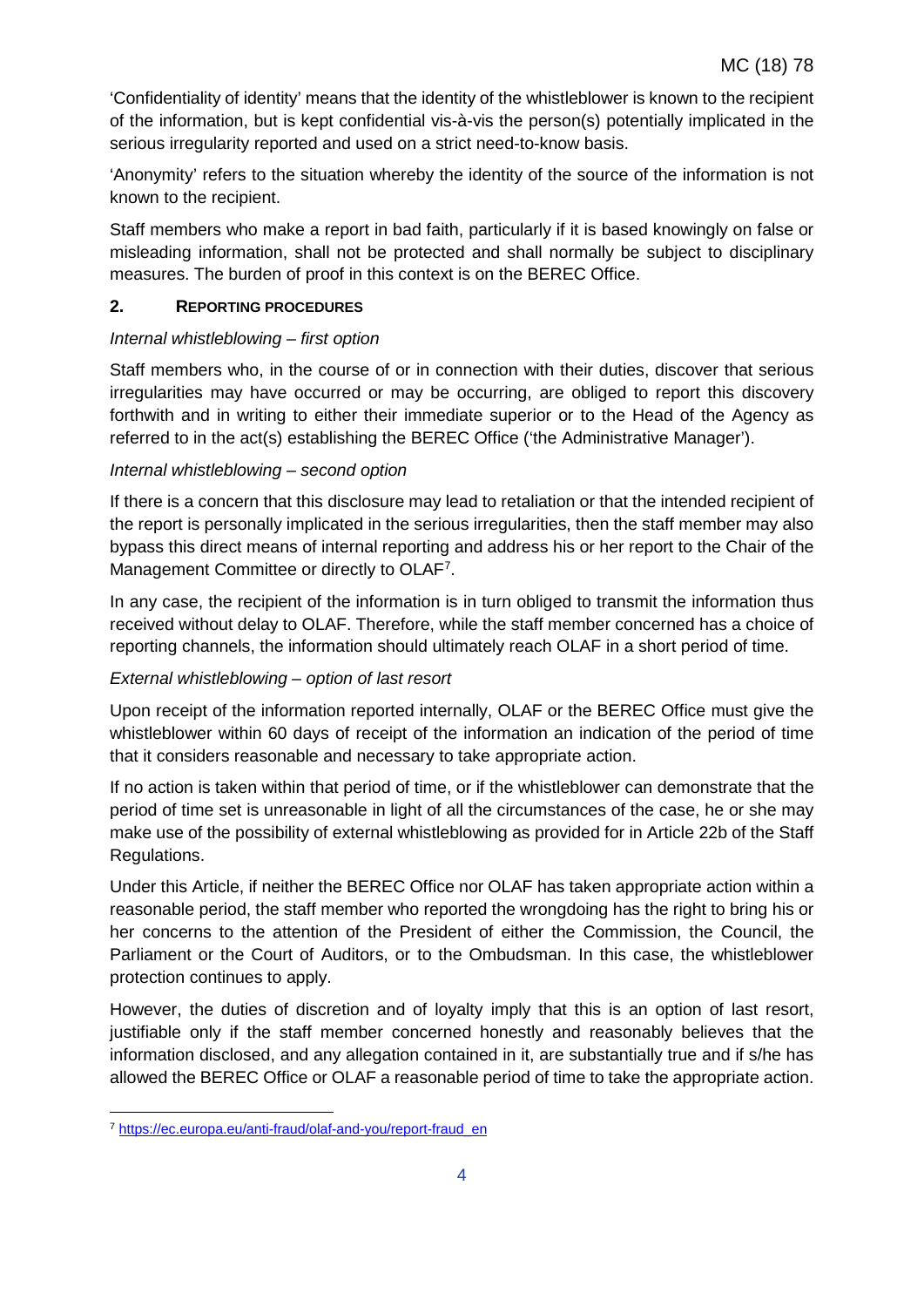The BEREC Office is under the obligation to ensure the confidentiality of information received and BEREC Office's staff members are therefore necessarily subjected to a duty of discretion.

External disclosure to other EU institutions, which are clearly able to hold the BEREC Office to account because of their institutional role, but are also themselves subjected to the duty of discretion, therefore strikes an effective balance between the public interests of confidentiality and loyalty and those of transparency and accountability.

It is up to the staff member to choose the most appropriate channel for reporting the serious irregularities that they must disclose. However, if a matter is reported to the BEREC Office department which is not competent to deal with it, it is up to that department to transmit, in the strictest confidence, the relevant information and documents to the competent person, as indicated in point 2. under *Internal whistleblowing,* and to inform the member of staff accordingly.

## **3. PROTECTION FOR WHISTLEBLOWERS**

Any staff member who reports a serious irregularity, provided that this is done in good faith and in compliance with the provisions of these guidelines, shall be protected against any acts of retaliation. Regarding burden of proof, it shall be up to the person taking any adverse measure against a whistleblower to establish that the measure was motivated by reasons other than the reporting.

It should be noted that staff members will not be expected to prove that the wrongdoing is occurring, nor will they lose protection simply because their honest concern turned out to be unfounded.

The protection continues to apply in cases of external disclosures to other EU institutions, provided that the staff member honestly and reasonably believes that the information and any allegation in it are substantially true. In this context, account will be taken of any information the staff member has had from the BEREC Office and from OLAF following the initial internal reporting.

The following specific protective measures apply:

# *Confidentiality of identity*

The protection of a person reporting a serious irregularity in good faith shall be guaranteed first of all by the fact that their identity will be treated in confidence. This means that their name will not be revealed to the person(s) potentially implicated in the alleged wrongdoings, or to any other person without a strict need to know, unless the whistleblower personally authorises the disclosure of his/her identity or this is a requirement in any subsequent criminal law proceedings. In all other cases, the BEREC Office is committed to keeping the identity of the whistleblower confidential.

In this respect the Court has ruled that disciplinary procedures that are opened on the basis of information of which the source is not revealed are regular, as long as it does not affect the possibility of the person who is subject to a subsequent disciplinary procedure to comment on the facts or documents transmitted, or on the conclusions that the BEREC Office draws from them.[8](#page-5-0) The disciplinary rules of the BEREC Office allow it to keep the identity of the

<span id="page-5-0"></span> $\overline{a}$ 8Judgment of 15 May 1997, N v Commission (T-273/94, RecFP\_p.\_II-289) (ECLI:EU:T:1997:71) (cf.point 81).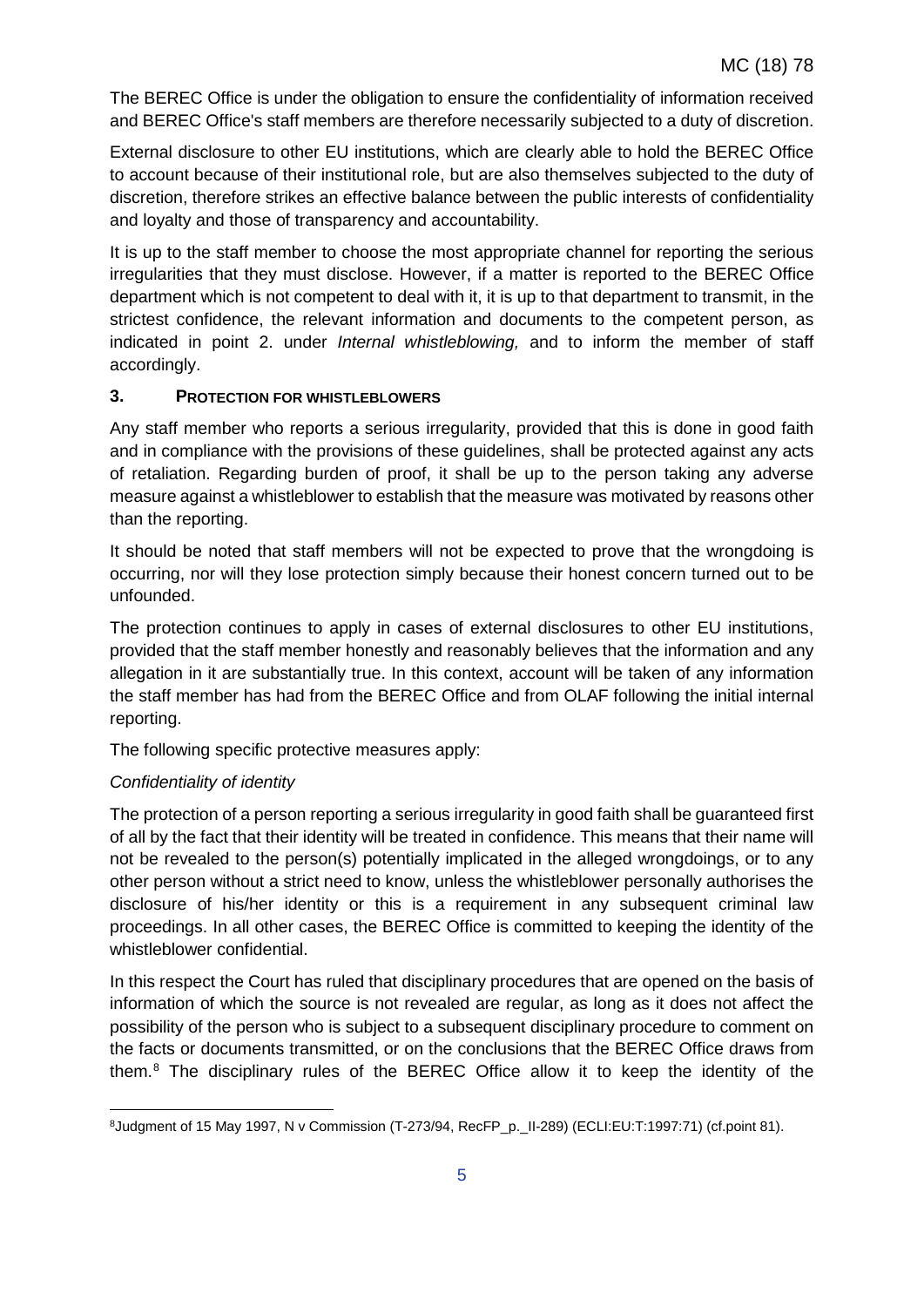whistleblower confidential, while ensuring that the rights of defence of the person concerned are fully respected.

## *Mobility*

If the member of staff concerned wishes to be moved to another unit/team of the BEREC Office in order to safeguard him- or herself against potential hostile reactions from his or her immediate work environment, then the BEREC Office will take reasonable steps to facilitate such a move. In practice, those members of staff who consider it necessary to move to a different unit/team may address themselves to the Agency entity in charge of human resources, or to the Administrative Manager, who will provide them with counseling in order to identify the type of post which fits their profile and professional aspirations.

In urgent and duly justified cases, the protective measure of a transfer in application of Article 7(1) of the Staff Regulations will be taken by the authority authorised to conclude contracts of employment.

## *Appraisal and reclassification*

Particular care will be taken during staff appraisal and reclassification procedures to ensure that the whistleblower suffers no adverse consequences in this context. Accordingly, the appraisal system<sup>[9](#page-6-0)</sup> provides for the possibility of the whistleblower to ask that the role of appeal assessor is taken on by the Commisssion representative on the Management Committee who is the most senior in grade.

## *Anonymity*

In order for the BEREC Office to be able to apply protective measures, the staff member concerned should identify him- or herself as a whistleblower to the institutions<sup>10</sup>, and to observe the procedures as outlined above.

The protection which is offered reduces the need and justification for anonymity. Anonymity deprives the investigative services of the possibility of asking the source for clarification or more information and enhances the risk of frivolous, malicious or unreliable information.

For these reasons, anonymous reporting is not encouraged.<sup>[11](#page-6-2)</sup>

## *Penalties for those taking retaliatory action*

No members of staff or managers of the BEREC Office may use their position to prevent other members of staff from complying with their obligation to report serious irregularities.

<span id="page-6-0"></span> $\overline{a}$ 9Article 3(2) of MC Decision No MC/2015/10 of 2 October 2015 on general provisions for implementing Article 43 of the Staff Regulations and Article 3(2) of the MC Decision MC/2015/2 of 5 June 2015 on general provisions for implementing Article 87(1) of the CEOS.

<span id="page-6-1"></span><sup>&</sup>lt;sup>10</sup> The word 'institutions' refers to the agency or other institution(s) to which the whistleblower has reported the irregularity pursuant to point 2 of these Guidelines.

<span id="page-6-2"></span><sup>11</sup>As potential whistleblowers may hesitate to come forward with their identity for fear of retaliatory action, the OLAF's relevant application on [https://ec.europa.eu/anti-fraud/olaf-and-you/report-fraud\\_en](https://ec.europa.eu/anti-fraud/olaf-and-you/report-fraud_en) offers the facility to enter into an initially anonymous dialogue with specialised staff before a person decides to come forward and make use of the whistleblowing procedures.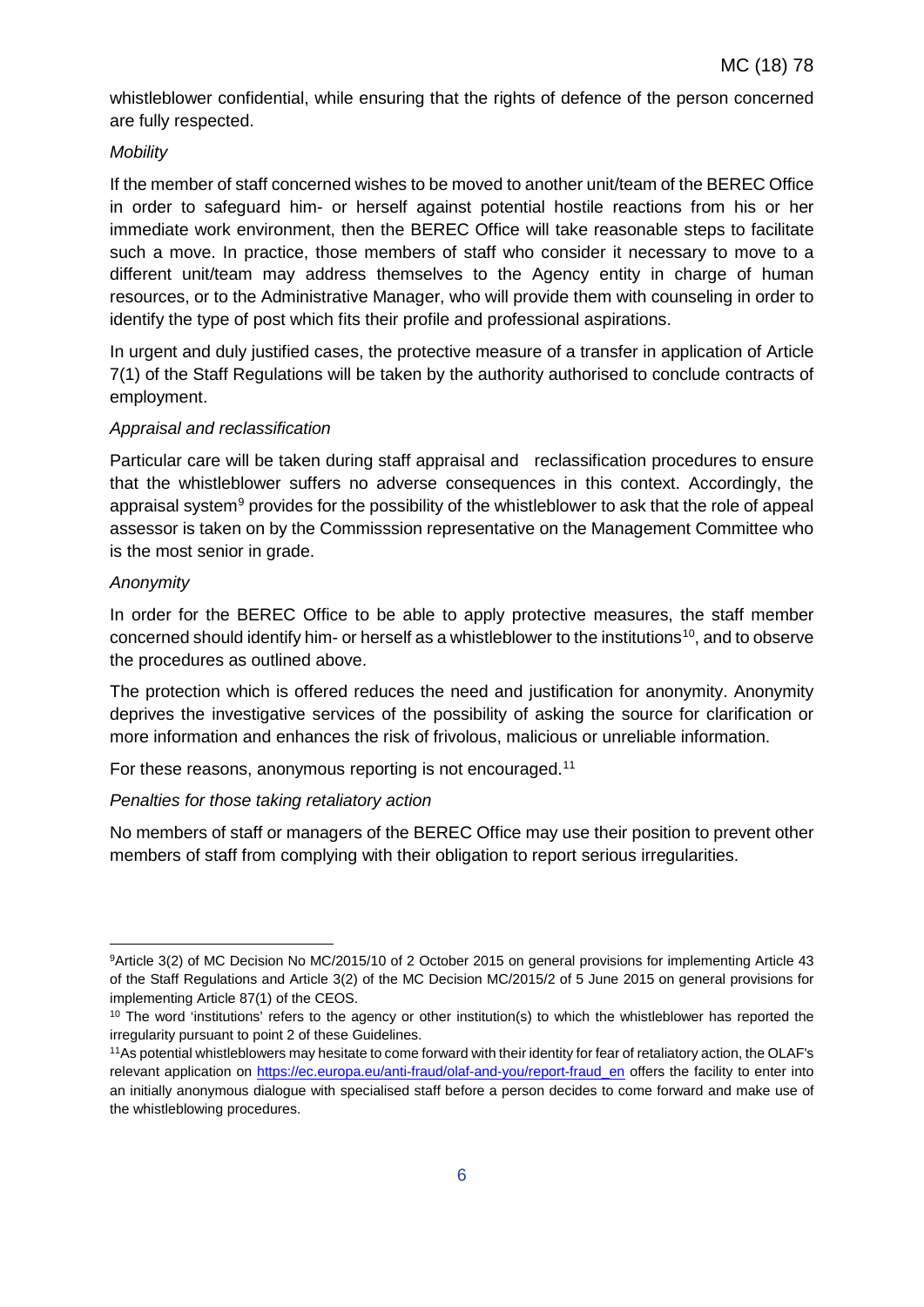Any form of retaliation undertaken by a staff member against any person for reporting a serious irregularity in good faith is prohibited. In such cases, disciplinary measures will normally be taken.

Where members of staff consider that they have been the victim of retaliation as a result of the disclosure of a serious irregularity, they shall be entitled to ask for assistance from the BEREC Office under Article 24 of the Staff Regulations, applicable by analogy to temporary agents and contract agents, pursuant to Articles 11 and 81 of the CEOS, and to request that protective measures be adopted. Such requests should be addressed to entity in charge of human resources.

## *Limits*

As explained above, the whistleblowing provisions are concerned with disclosure of information pointing to fraud, corruption and other comparable serious wrongdoings. They are not intended to be used as substitutes for grievance procedures where staff have some personal interest in - or seek to dictate - the outcome. They are also inappropriate for dealing with disagreements over legitimate policies. Their purpose is to allow the staff member to raise a concern about wrongdoings so that those in charge may look into it.

It should be noted that the protection may be lost if the staff member makes unwarranted or damaging allegations that s/he cannot show to be honest or reasonable. The effect of this is that wherever a staff member is contemplating a disclosure in the sense of these guidelines, it is advisable to let the facts speak for themselves.

Similarly, if the staff member makes the disclosure for purposes of private gain – for instance by selling the information to external parties – he or she will forfeit this protection as that would not be a legitimate disclosure in the sense of the whistleblowing rules.

Finally, if the staff member is him- or herself implicated in the serious irregularities and decides to come forward and report these irregularities, this fact may constitute a significant attenuating circumstance in any ensuing disciplinary proceedings, but it is not a qualifying disclosure in the sense of this policy and does not provide him or her with full protection against disciplinary consequences on the basis of the whistleblowing rules.

# **4. FEEDBACK TO THE WHISTLEBLOWER**

According to Article 22b of the Staff Regulations, OLAF or the BEREC Office must give the whistleblower an indication of the time needed to take appropriate action. If no action is taken within that period of time, or if the whistleblower can demonstrate that the period of time set is unreasonable in light of all the circumstances of the case, he or she may address his or her concerns to one of the other institutions referred to above.

It should be noted that the whistleblower is entitled to be informed within 60 days of the time needed to take appropriate action, but that it is up to OLAF and/or the BEREC Office to determine the appropriate course of action.

# **5. GUIDANCE AND SUPPORT**

While reporting serious irregularities is an obligation under the Staff Regulations, some staff may be reticent to come forward and report their concerns. In order to help staff who are unsure of whether or not certain facts should be reported, the BEREC Office offers confidential and impartial guidance and support to (potential) whistleblowers.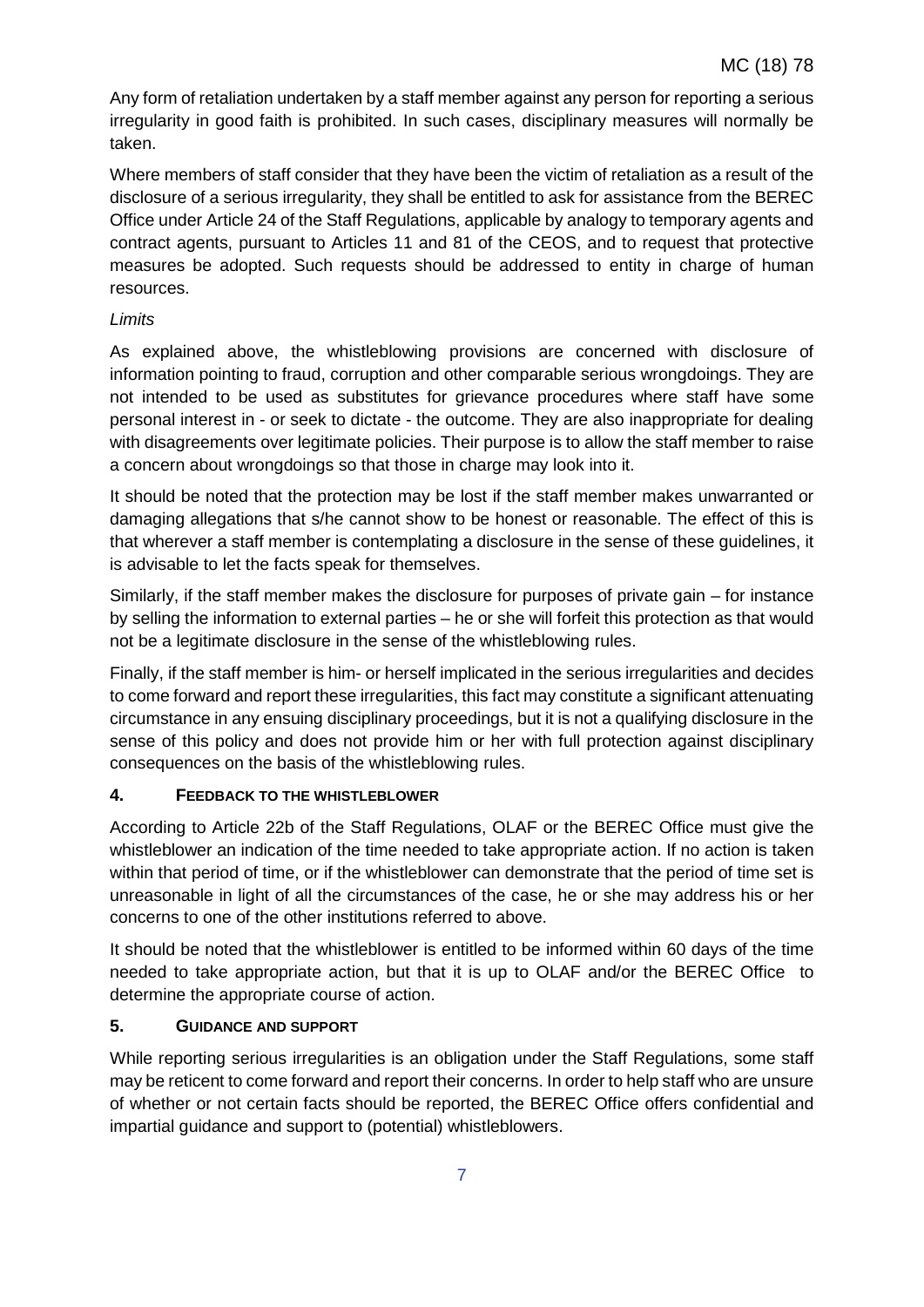Guidance to potential whistleblowers in an early stage also helps to avoid ill-advised reporting, which may cause frustration to the staff member concerned and may be detrimental to the interests and the reputation of the BEREC Office. This guidance therefore lessens the risks of disclosure-related conflicts.

Experience suggests that this is best carried out by a point of contact not connected with the investigation function of OLAF, taking account of the fact that, in particular, support to whistleblowers and protection against retaliation are essentially the responsibility of the BEREC Office as employer.

The Agency entity in charge of human resources will provide confidential and impartial guidance on, for example, whether the information in question is covered by the whistleblowing rules, which reporting channel may best be used for the information concerned, and which alternative procedures are available if the information concerned does not qualify for whistleblowing ('signposting'). They will also be able to tender advice and guidance to staff members on protective measures that the staff member may wish to seek following the reporting.

Naturally, this guidance function is without prejudice to the possibility of staff members to consult their line manager.

In addition, the web-based Fraud Notification System of OLAF gives potential whistleblowers who hesitate to come forward the opportunity to enter into a dialogue with OLAF investigators, which allow these staff members to verify whether the information in their possession fall within the remit of OLAF.

In case of doubt, staff are encouraged to seek the guidance offered to them when contemplating a disclosure under the whistleblowing rules.

## **6. ROLE OF MANAGEMENT**

The duty on managers to notify OLAF of information received on the basis of the whistleblowing rules does not of itself discharge them from their own responsibilities to tackle the wrongdoing.

Managers will therefore have to reflect on whether the evidence provided reveals shortcomings that could be redressed or requires other measures in addition to the transmission of the information to OLAF. In particular, if following such information it occurs that a procedural or organisational change could prevent the risk of serious professional wrongdoings in the future, such measures should be considered and, where appropriate, taken as soon as possible. Care should be taken that any such measure does not harm any future OLAF investigation into the reported facts. In case of doubt, managers are therefore advised to consult OLAF before taking any such measures.

## **7. COMMUNICATION AND AWARENESS-RAISING**

In order to increase the awareness of the whistleblowing arrangements amongst staff, these guidelines will be given adequate publicity through the internal communication channels in the BEREC Office and will be included in the course material of the BEREC Office's courses and trainings on ethics and integrity.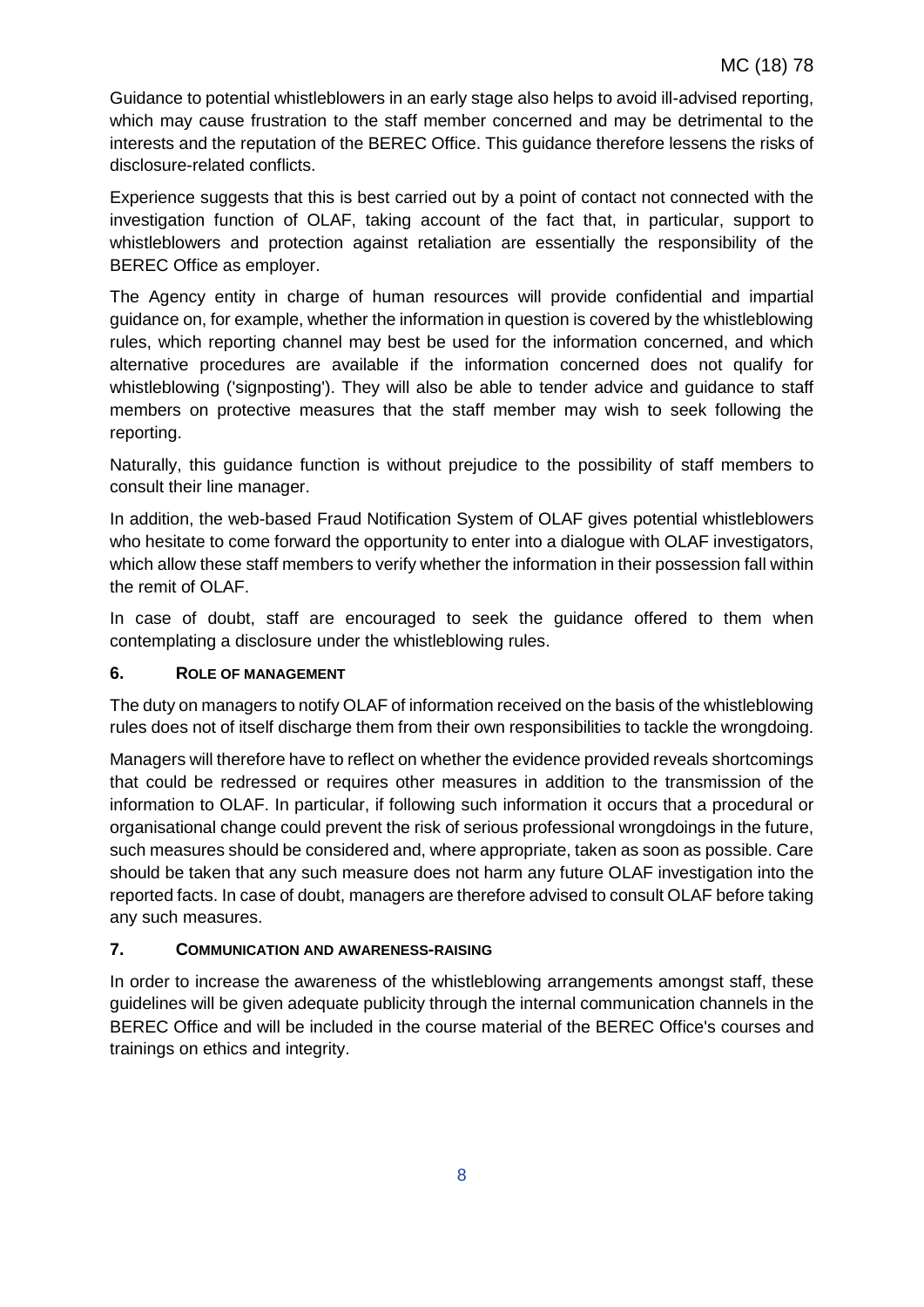## **8. REVISION**

The practical application and effectiveness of these whistleblowing guidelines will be evaluated at the end of a period of three years following their adoption. In light of the results of this evaluation, these guidelines may be revised as appropriate, upon the Commission's agreement in accordance with provisions of Article 110(2) of the Staff Regulations.

#### **9. FINAL PROVISIONS**

These guidelines shall take effect on the day following that of its adoption.

Done at Prague, on 7 December 2018

**For the BEREC Office**

**Johannes Gungl** BEREC Chair for 2018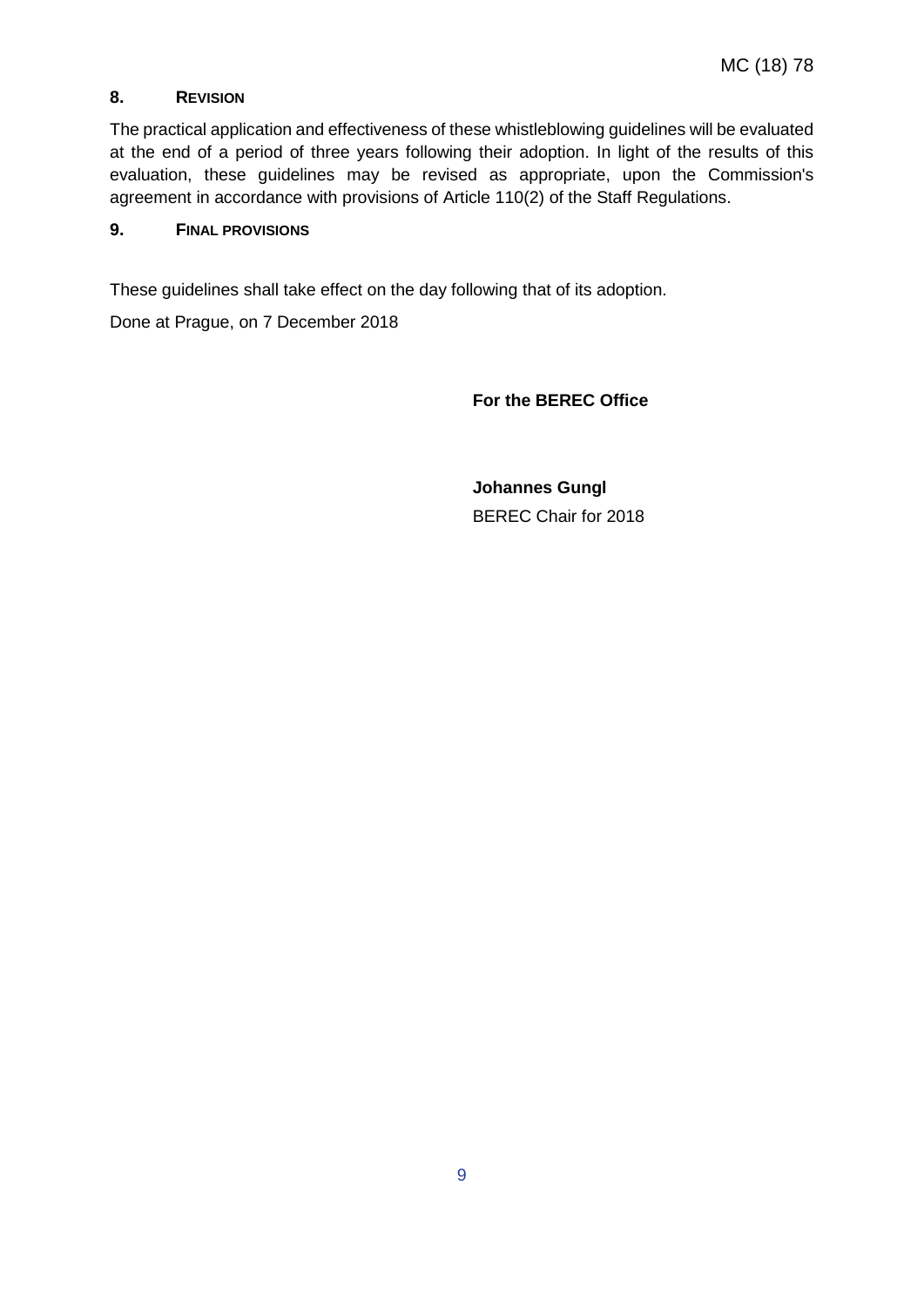*ANNEX 1: Staff Regulations – articles on whistleblowing[12](#page-10-0)*

#### *Article 22a*

1. Any official who, in the course of or in connection with the performance of his duties, becomes aware of facts which give rise to a presumption of the existence of possible illegal activity, including fraud or corruption, detrimental to the interests of the Union, or of conduct relating to the discharge of professional duties which may constitute a serious failure to comply with the obligations of officials of the Union, shall without delay inform either his immediate superior or his Director-General or, if he considers it useful, the Secretary-General, or the persons in equivalent positions, or the European Anti-Fraud Office (OLAF) direct. Information mentioned in the first subparagraph shall be given in writing. This paragraph shall also apply in the event of serious failure to comply with a similar obligation on the part of a Member of an institution or any other person in the service of or carrying out work for an institution.

2. Any official receiving the information referred to in paragraph 1 shall without delay transmit to OLAF any evidence of which he is aware from which the existence of the irregularities referred to in paragraph 1 may be presumed.

3. An official shall not suffer any prejudicial effects on the part of the institution as a result of having communicated the information referred to in paragraphs 1 and 2, provided that he acted reasonably and honestly.

4. Paragraphs 1 to 3 shall not apply to documents, deeds, reports, notes or information in any form whatsoever held for the purposes of, or created or disclosed to the official in the course of, proceedings in legal cases, whether pending or closed.

#### *Article 22b*

 $\overline{a}$ 

1. An official who further discloses information as defined in Article 22a to the President of the Commission or of the Court of Auditors or of the Council or of the European Parliament, or to the European Ombudsman, shall not suffer any prejudicial effects on the part of the institution to which he belongs provided that both of the following conditions are met:

(a) the official honestly and reasonably believes that the information disclosed, and any allegation contained in it, are substantially true; and

(b) the official has previously disclosed the same information to OLAF or to his own institution and has allowed OLAF or that institution the period of time set by the Office or the institution, given the complexity of the case, to take appropriate action. The official shall be duly informed of that period of time within 60 days.

2. The period referred to in paragraph 1 shall not apply where the official can demonstrate that it is unreasonable having regard to all the circumstances of the case.

3. Paragraphs 1 and 2 shall not apply to documents, deeds, reports, notes or information in any form whatsoever held for the purposes of, or created or disclosed to the official in the course of, proceedings in legal cases, whether pending or closed.

<span id="page-10-0"></span><sup>&</sup>lt;sup>12</sup> Articles 22a and 22b of the SR are applicable by analogy to temporary agents and contract agents, pursuant to Articles 11 and 81 of the CEOS.